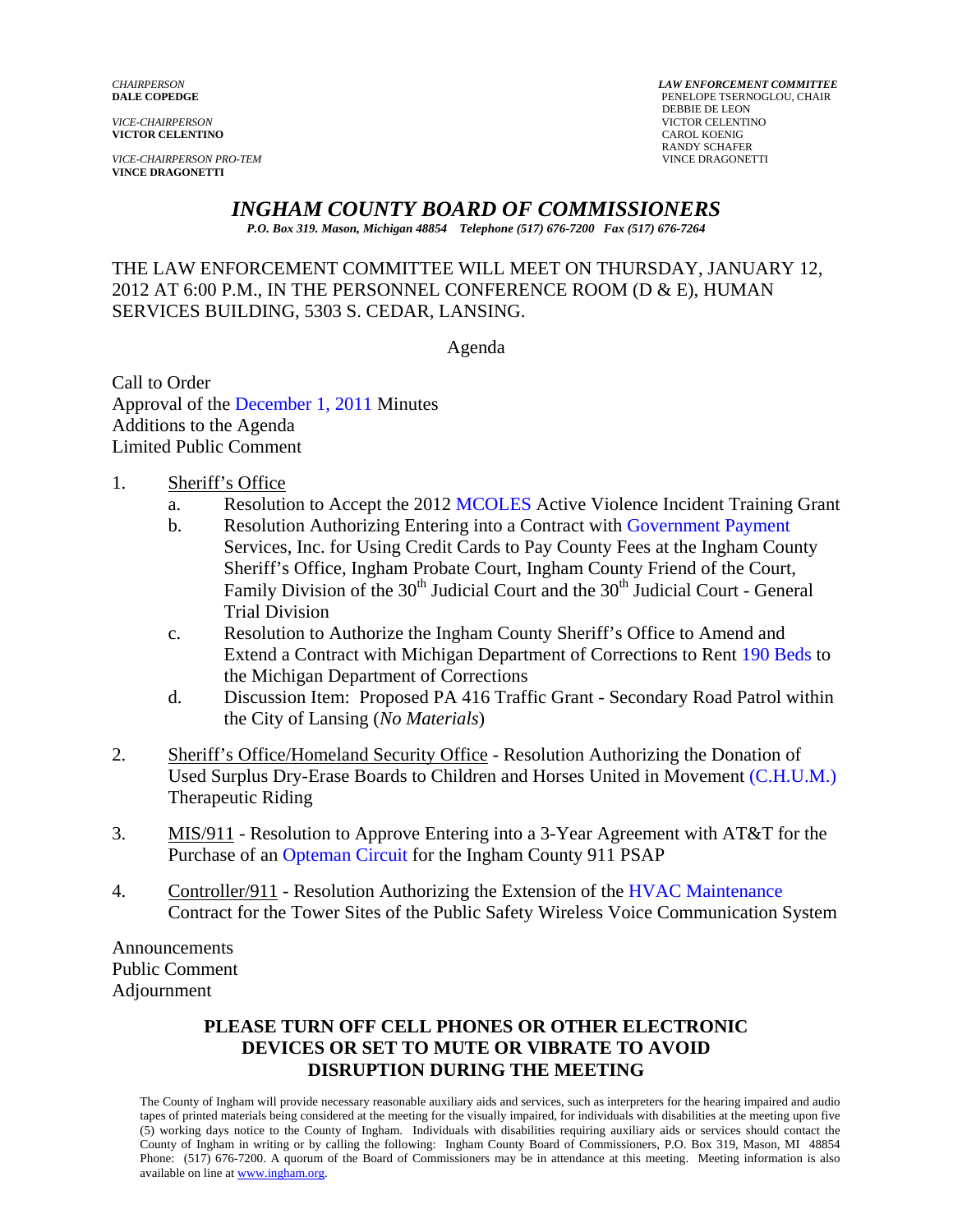### LAW ENFORCEMENT COMMITTEE December 1, 2011 **Minutes**

<span id="page-1-0"></span>

| <b>Members Present:</b> | Victor Celentino, Dale Copedge, Randy Schafer, Vince Dragonetti, and<br><b>Board Chairperson Grebner</b> |
|-------------------------|----------------------------------------------------------------------------------------------------------|
| Members Absent:         | Dianne Holman and Debbie De Leon                                                                         |
| <b>Others Present:</b>  | John Neilsen and Tom Shewchuk                                                                            |

The meeting was called to order by Chairperson Celentino at 6:05 p.m. in the Personnel Conference Room "D & E" of the Human Services Building, 5303 S. Cedar Street, Lansing.

Approval of the November 10, 2011 Minutes The November 10, 2011 Minutes were approved as submitted.

# MOTION CARRIED UNANIMOUSLY.

Additions to the Agenda None.

Limited Public Comment None.

# MOVED BY COMM. SCHAFER, SUPPORTED BY COMM. DRAGONETTI, TO APPROVE A CONSENT AGENDA FOR THE FOLLOWING ITEMS:

- 1. Ingham County Office of Homeland Security and Emergency Management
	- a. Resolution to Recognize Ingham County as a "Storm Ready County"
	- b. Resolution to Enter into a Contract with LRAD Corporation Utilizing the FY2009 Homeland Security Grant Program Funds
- 2. Management Information Services/911 Resolution to Authorize the Purchase of Microwave Equipment from AT&T for the New Ingham County 911 PSAP
- 3. Sheriff's Office
	- a. Resolution Honoring Deputy James Borseth for his Twenty-Five Dedicated Years of Service to the Ingham County Sheriff's Office
	- b. Resolution to Authorize the Ingham County Sheriff's Office to Accept the FY 2011 SCAAP Grant

MOTION CARRIED UNANIMOUSLY. Absent: Comm. Holman and Comm. De Leon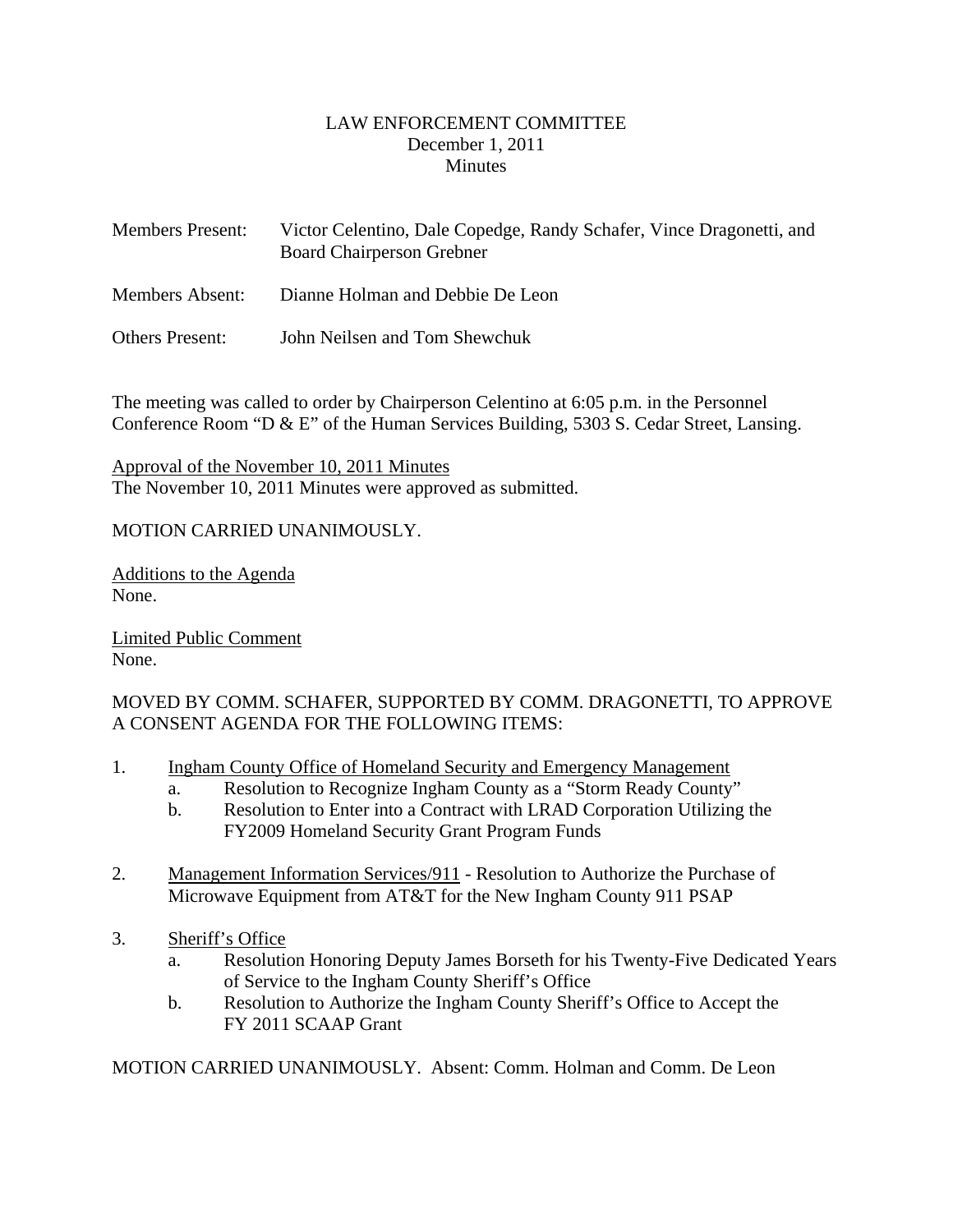# MOVED BY COMM. SCHAFER, SUPPORTED BY COMM. DRAGONETTI, TO APPROVE THE ITEMS ON THE CONSENT AGENDA.

### MOTION CARRIED UNANIMOUSLY. Absent: Comm. Holman and Comm. De Leon

4. Controller/Administrator's Office - Update on the 911 Construction Project (*No Materials*)

John Neilsen informed the Committee that the roof is complete with the exception of the dispatch area which will be enclosed mid-December, the insulation has been sprayed on, and windows installed. The building is expected to be fully enclosed and heated by mid-December with the brick façade and interior work beginning at the end of December or early January. Comm. Copedge asked for additional information on the insulation. Mr. Neilsen will provide Comm. Copedge with information on the insulation of the building.

Mr. Neilsen explained the radio tower is expected to be fully erected by January and once completed the microwave equipment will be installed and the coordination of the existing antennas can begin.

There was a discussion of materials used, energy efficiency, contingency funds, and generally speaking contractors who cut corners. Mr. Neilsen assured the Committee that the General Contractor and Mr. Terrill are making sure the building is constructed to code and contract specifications, as well as, meeting professional industry standards of workmanship. Additionally, they are evaluating the work performed to the invoices before payment is made.

Mr. Neilsen stated that the construction is on schedule (mid-April), within budget, and the Human Services Department will be sending letters to the 911 Center employees advising them of the application procedure. He noted once the applications are received the County will know if the number of employees is sufficient for its operations. Further, applications are being received for the Director and once all applications are in the interview process can begin. Chairperson Celentino asked if there were any surprises in the budget. Mr. Neilsen explained some contingency funds were used yet they are still within the budget.

### Announcements

Chairperson Celentino stated this is the last Law Enforcement Committee meeting of the year, it has been a pleasure, he appreciates the Committee members and their hard work. He wished everyone a good New Year.

Comms. Copedge, Schafer, and Dragonetti thanked Chairperson Celentino for his leadership and hard work. They also thanked Mr. Neilsen, Board Chairperson Grebner and Ms. Buckmaster for their work.

The Committee wished Comm. De Leon well.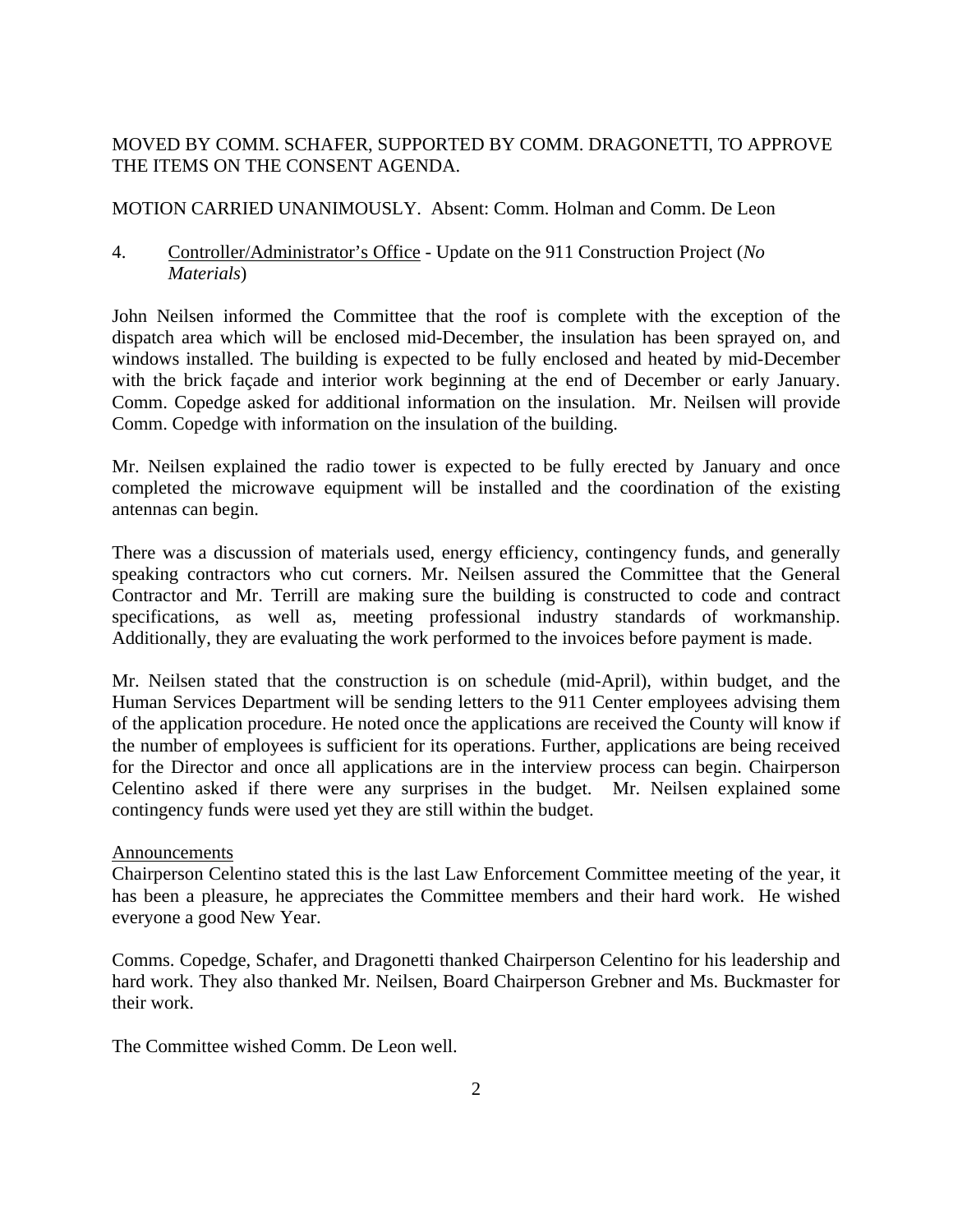Public Comment None.

The meeting adjourned at approximately 6:25 p.m.

Respectfully submitted,

Julie Buckmaster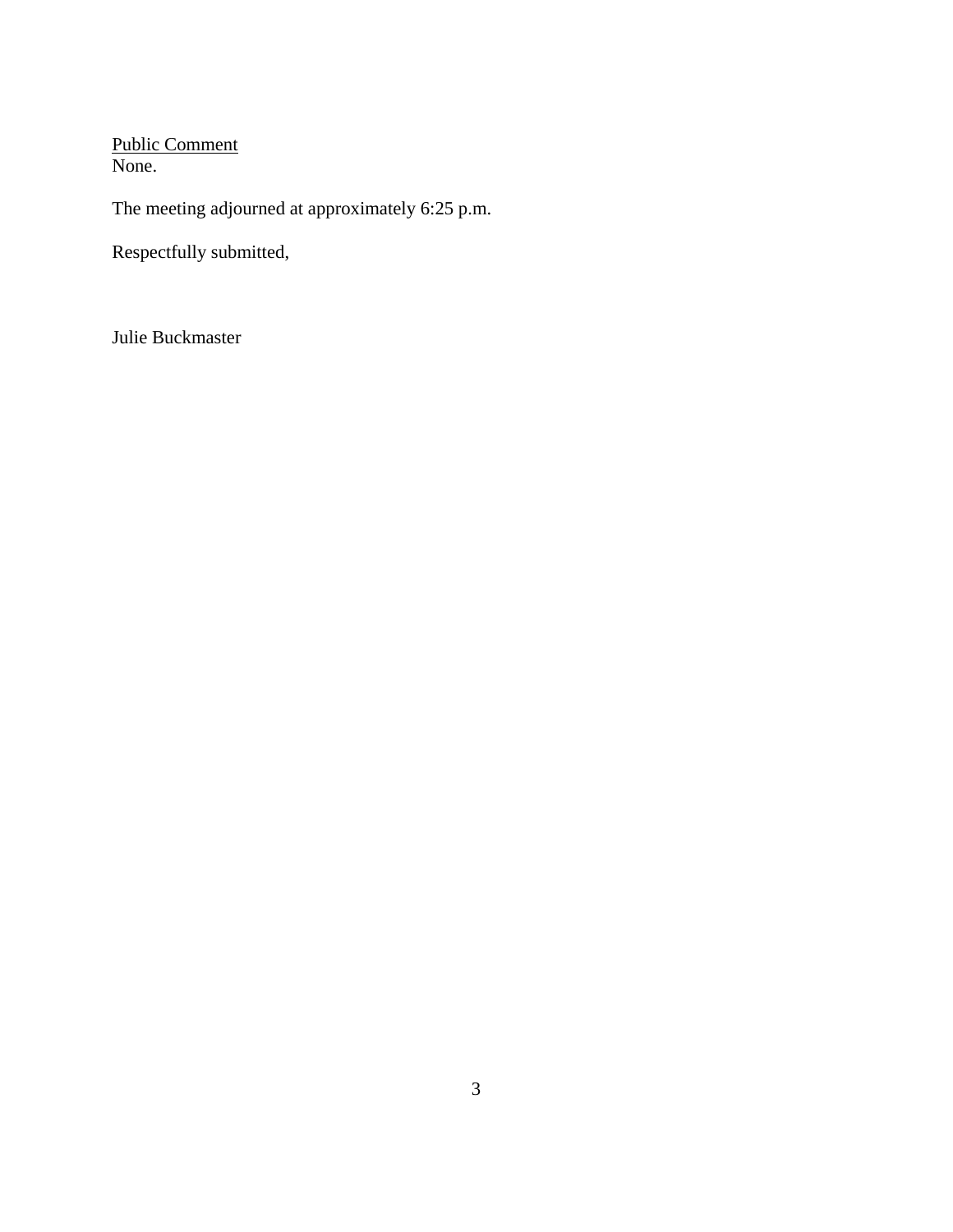# **JANUARY 12, 2012 LAW ENFORCEMENT AGENDA STAFF REVIEW SUMMARY**

# **RESOLUTION ACTION ITEMS:**

### **The Deputy Controller is recommending approval of the following resolutions:**

### 1. *Sheriff's Office*

*a. Resolution to Accept the 2012 MCOLES Active Violence Incident Training Grant* 

This resolution will authorize the Ingham County Sheriff's Office to accept a 2012 MCOLES Training grant in the amount of \$37,724.06 for Active Violence Incident (AVI) training. This is a bi-annual training grant program put on by the Ingham County Sheriff's Office for patrol deputies and for Tri-County Law Enforcement that trains first responders how to handle an active shooter call.

The grant requires \$21,596.00 as an in kind match by the Ingham County Sheriff's Office in personnel wages and equipment. (See attached memo from Major Maatman for details.)

b. *Resolution Authorizing Entering into a Contract with Government Payment Services, Inc. for Using Credit Cards to Pay County Fees at the Ingham County Sheriff's Office, Ingham Probate*  Court, Ingham County Friend of the Court, Family Division of the  $30<sup>th</sup>$  Judicial Court and the *30th Judicial Court – General Trial Division* 

This resolution will authorize continuation of a contract with Government Payment Services Inc. (GPS). This contract began in 2001 and has been extended. The contract allows for the Correctional Facility to use GPS to help facilitate credit card payments for interim cash bonds/bails, fines and costs. Several Ingham County Courts also utilize GPS as a credit card payment system as well. GPS now offers credit card readers for patrol cars so that law enforcement officers may accept credit cards for payment in the field for interim cash bonds, fines and costs which will eliminate the need to arrest and transport a person to jail. These card reader devices are offered at no additional expense to Ingham County. The fees charged to the payer will stay the same for the voluntary and optional use of these GPS credit card payment services. There is no cost to the County. The Sheriff's Office and the user Court's have reported good experiences with GPS and would like to continue this contract with this vendor (See attached memo from Undersheriff Allan Spyke for details.)

c*. Resolution to Authorize the Ingham County Sheriff's Office to Amend and Extend a Contract with Michigan Department of Corrections to Rent 190 Beds to the Michigan Department of Corrections* 

This resolution will authorize the renewal of the current Michigan Department of Correction (MDOC) Intensive Detention Re-entry Program (IDRP) contract for housing prisoners at the jail with some amendments. The base contract will be renewed for a two year extension with the Michigan Department of Correction to continue to rent 190 beds at a cost of \$36.00 per day, per bed from October 1, 2012 through September 30, 2014.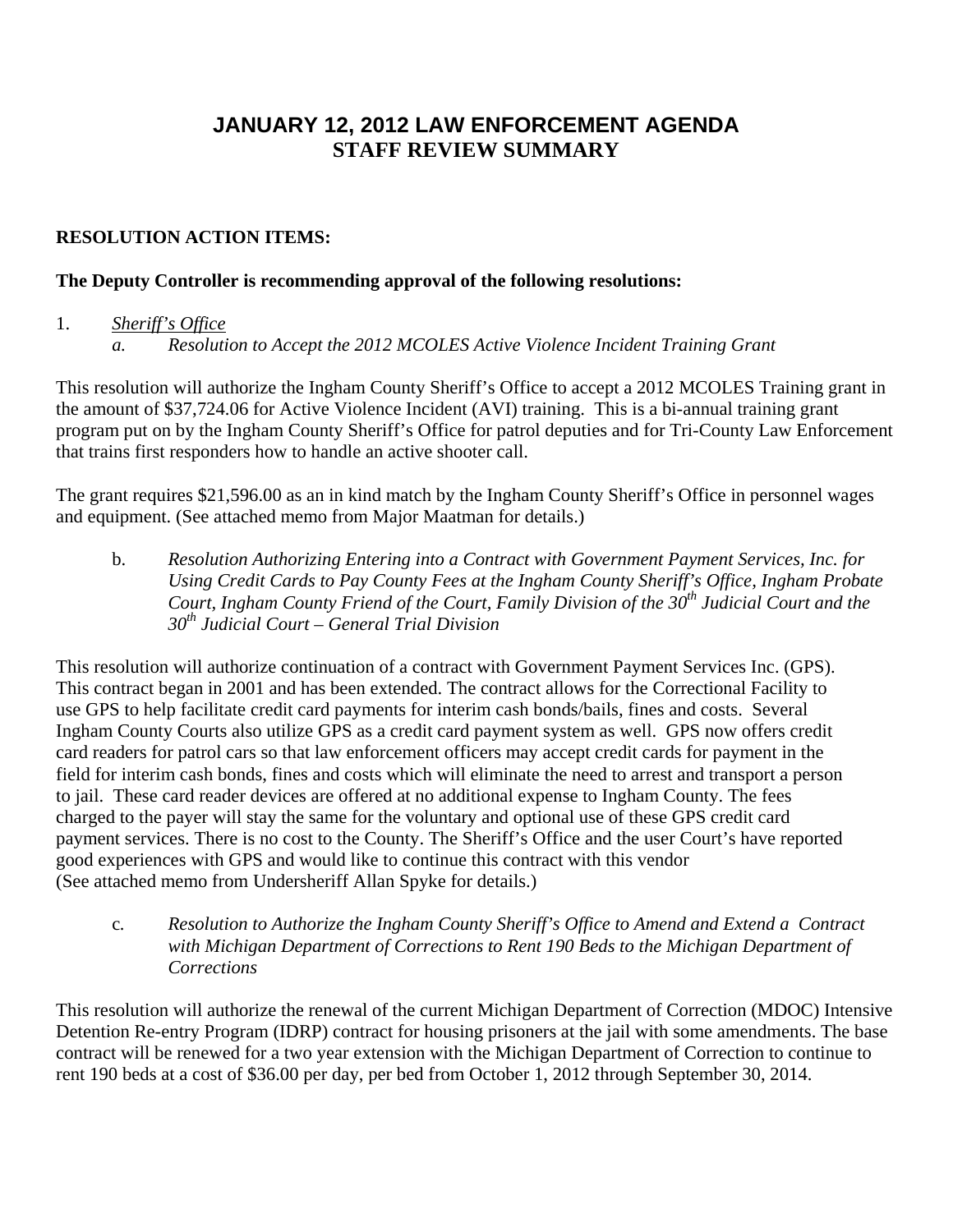The Sheriff's Office has negotiated the following amendments to the contract effective February of this year:

- The mix of MDOC inmates will include 30 females within the 190 beds. The MDOC has a need for more female beds and the Sheriffs Office has room within the female Post to accommodate these inmates. - Up to 30 Flex beds over and above the 190 contract beds will be an option at the same daily per diem rate. These beds will only be used if there is excess capacity in the current 408 allocation of local beds. If local beds are needed MDOC will be required to remove them within 48 hours to accommodate the local need. Post – and its 64 beds will remain closed and no additional staffing will be needed to accommodate the flex beds. (See attached memo from Undersheriff Allan Spyke for details.)

# d. *Discussion Item: Proposed PA 416 Traffic Grant – Secondary Road Patrol within the City of Lansing*

Undersheriff Allan Spyke will address the Committee on this topic.

*2. Sheriff's Office/ Homeland Security Office - Resolution Authorizing the Donation of Used Surplus Dry-Erase Boards to Children and Horses United in Movement (C.H.U.M.) Therapeutic Riding* 

This resolution will authorize an agreement with C.H.U.M. for the purpose of obtaining five used surplus dryerase boards in return for providing Therapeutic Riding services to Ingham County residents from February 1, 2012 through December 31, 2012. C.H.U.M. is a 501 c 3 non-profit organization based in Dansville, MI. The five used surplus dry-erase boards have very little value and normally would be disposed of in County Auction, or thrown away if there is little value.

This is a discretionary matter for the Board of Commissioners.

*3. MIS/911 - Resolution to Approve Entering into a 3-Year Agreement with AT&T for the Purchase of an Opteman Circuit for the Ingham County 911 PSAP* 

This resolution will authorize a 3-year agreement with AT&T for the purchase of an OPTEMAN connection for the new 911 Center in the amount of \$31,228.75.

This will provide a needed a backup connection to the Ingham County Network in the case of a failure of our primary network connection.

 $\setminus$ 

These prices are from the State of Michigan co-operative contract and the new OPTEMAN connection will be amended to an existing AT&T contract.

(See attached memo from MIS Director, Tom Shewchuk for details.)

4. *Controller/911 - Resolution Authorizing the Extension of the HVAC Maintenance Contract for the Tower Sites of the Public Safety Wireless Voice Communication System* 

This resolution will authorize the renewal of the John E. Green Co. HVAC Preventive Maintenance Contract for the Tower Sites of the Ingham County Public Safety Radio Communications System from January 1, 2012 through December 31, 2013.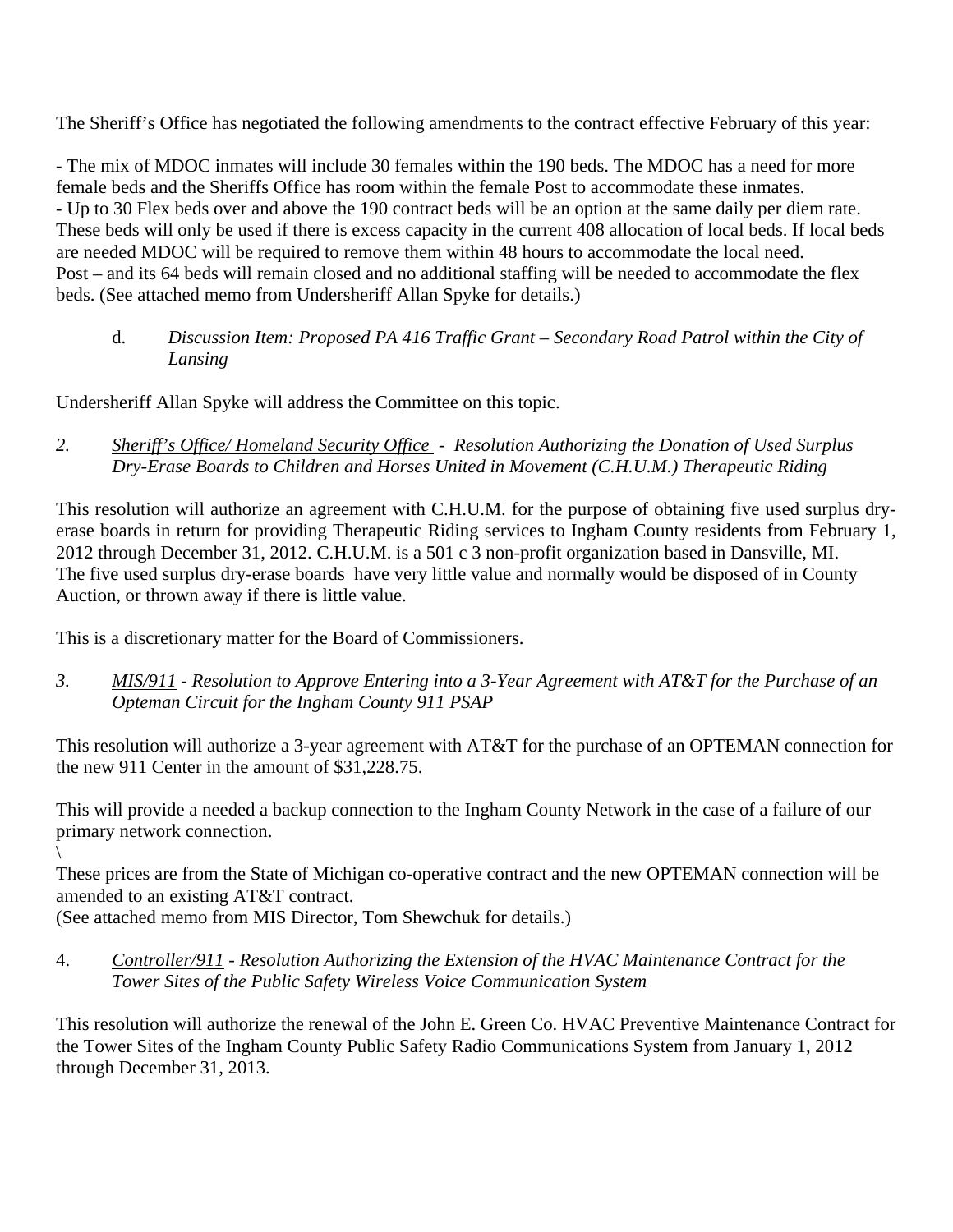After a RFP process, the vendor was chosen three years ago to have this three year contract with the option for a two year renewal.

The contract amounts are:

January 1, 2012 through December 31, 2012 for \$8,511 (1 % increase) January 1, 2013 through December 31, 2013 for \$8,596 (1 % increase) Total two year cost of \$17,107

The following hourly emergency contract rates from the 2011 contract are continued as follows:

January 1, 2012 through December 31, 2013, \$88.92 per hour emergency rates during regular business hours.

January 1, 2012 through December 31, 2013, \$138.38 per hour emergency rates after regular business hours and during weekends and holidays. (See attached memo.)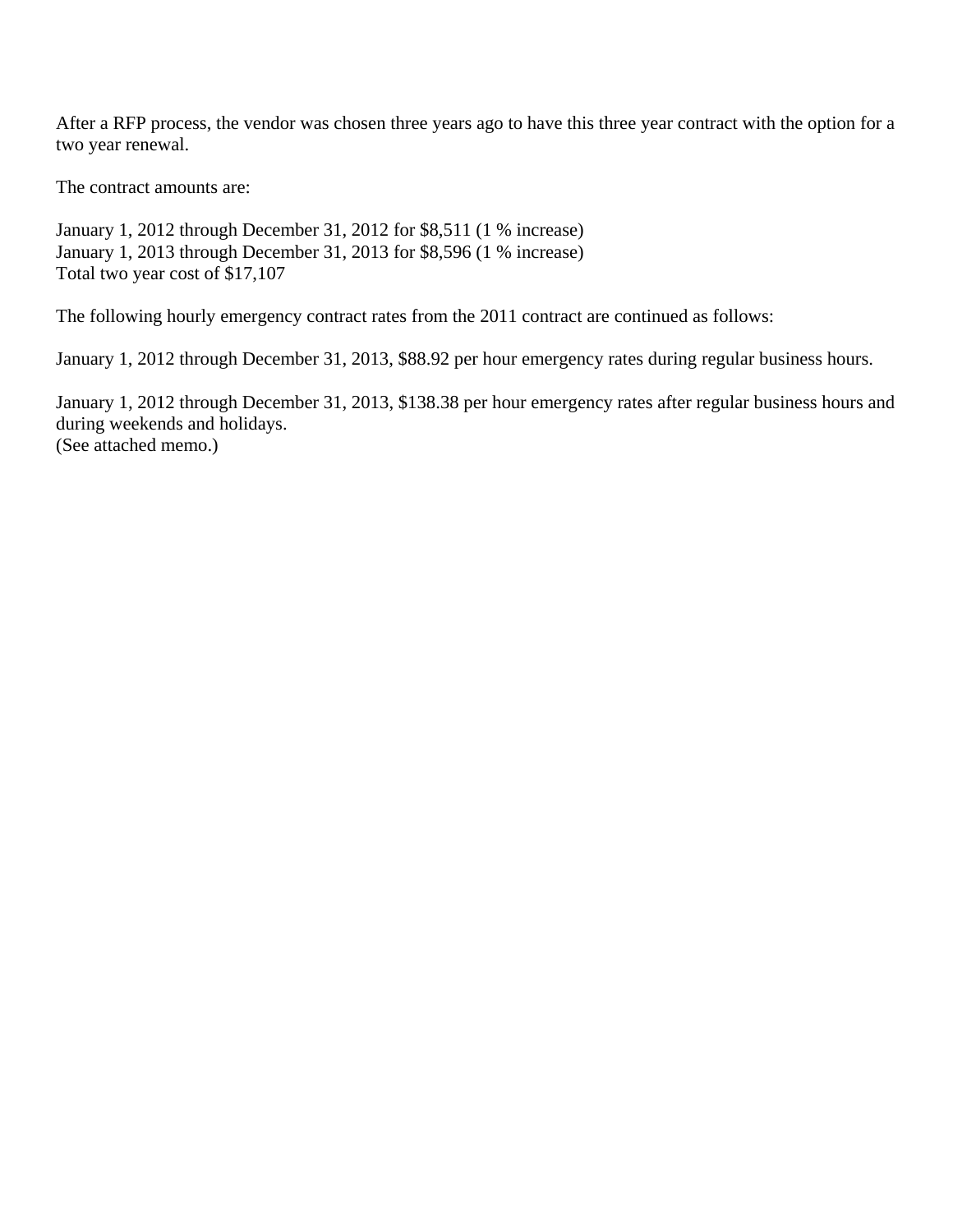#### **Agenda Item 1a**

# **M E M O R A N D U M**

<span id="page-7-0"></span>

| TO:          | Law Enforcement Committee<br><b>Finance Committee</b> |
|--------------|-------------------------------------------------------|
| <b>FROM:</b> | Major Joel Maatman                                    |
| DATE:        | December 19, 2011                                     |
| RE:          | <b>MCOLES</b> Active Violence Incident Training Grant |

This resolution requests permission for the Ingham County Sheriff's Office to accept a 2012 MCOLES Training grant in the amount of \$37,724.06 for Active Violence Incident (AVI) training.

This training is a bi-annual training put on by the Ingham County Sheriff's Office for patrol deputies and for Tri-County Law Enforcement that trains first responders how to handle an active shooter call.

There are no financial implications for participating in this grant except for \$21,596.00 as an in kind match, assumed by the Ingham County Sheriff's Office in personnel wages and equipment.

This is a bi-annual grant awarded from MCOLES to the Ingham County Sheriff's Office to train regional first responders to active violence calls.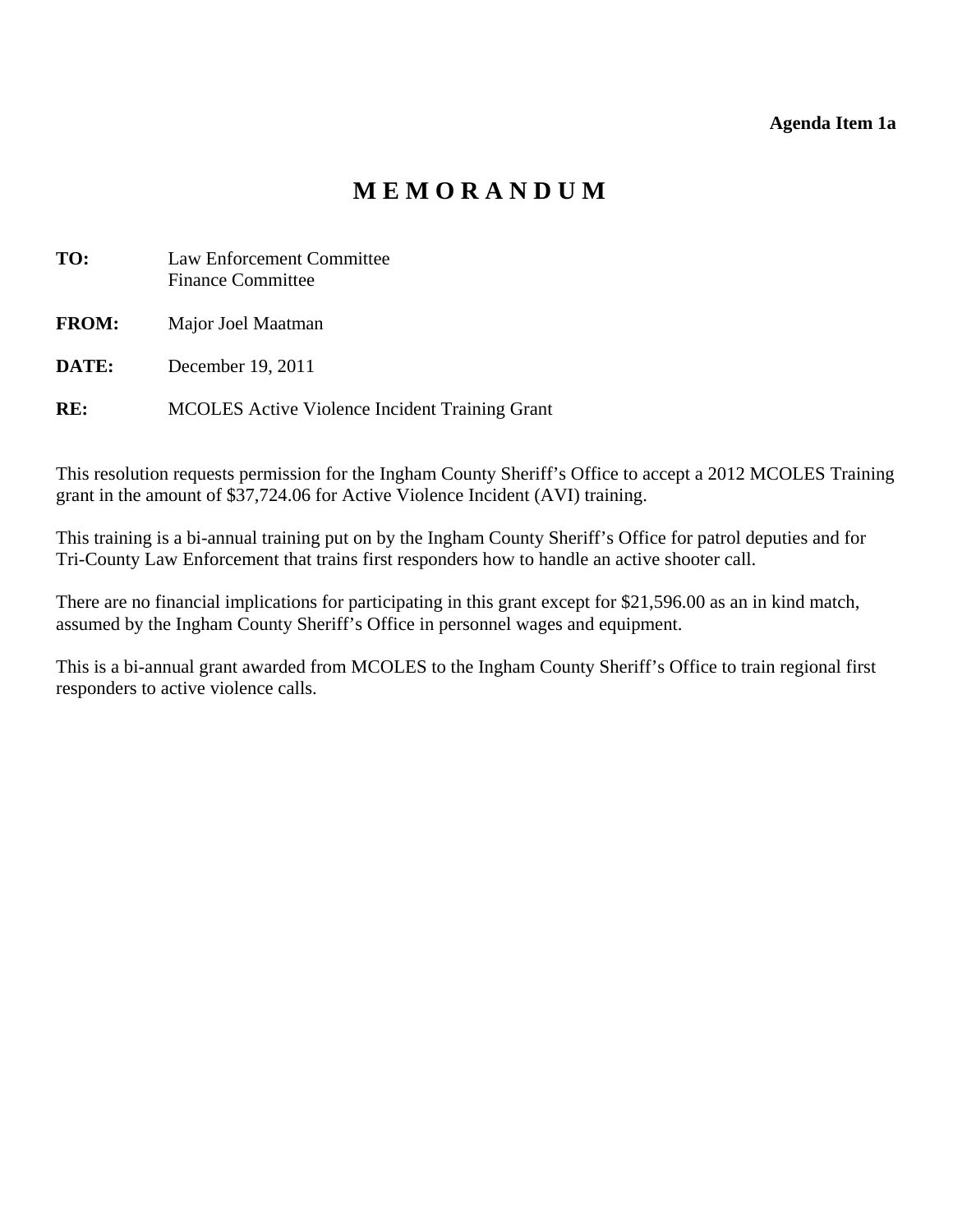# INGHAM COUNTY BOARD OF COMMISSIONERS

# **RESOLUTION TO ACCEPT THE 2012 MCOLES ACTIVE VIOLENCE INCIDENT TRAINING GRANT**

WHEREAS, Ingham County Sheriff's Office applied to receive an Active Violence Incident training program grant from the Michigan Commission on Law Enforcement Standards; and

WHEREAS, the purpose of the training is to improve tactical formations, searches and shooting skills for Tri-County area police, in the event of a active violence in a school or public place so as to reduce risks/injuries to students/civilians from violence; and

WHEREAS, this grant request was initiated as a result of the Ingham County Safe Schools initiative and the Tri-County Law Enforcement Active Shooter Curriculum Committee work, in developing training for both school employees and police officers for action against violent encounters in our schools; and

WHEREAS, the amount of the grant is \$37,724.06 with an in kind match of \$21,596.00 assumed by the Ingham County Sheriff's Office in personnel wages and equipment for a total project cost of \$59,620.06; and

THEREFORE BE IT RESOLVED, that the Ingham County Board of Commissioners approves the acceptance of the 2012 Active Violence Incident Training Grant from the Michigan Commission on Law Enforcement Standards in the amount of \$37,724.06 for the time period of January 1, 2012 through December 31, 2012.

BE IT FURTHER RESOLVED, that the Ingham County Board of Commissioners directs the Controller/Administrator to make the necessary budget adjustments in the Ingham County Sheriff's Office 2012 budget.

BE IT FURTHER RESOLVED, that the Ingham County Board of Commissioners authorizes the Board Chair and the Controller to sign any necessary contract documents that are consistent with this resolution and approved as to form by the County Attorney.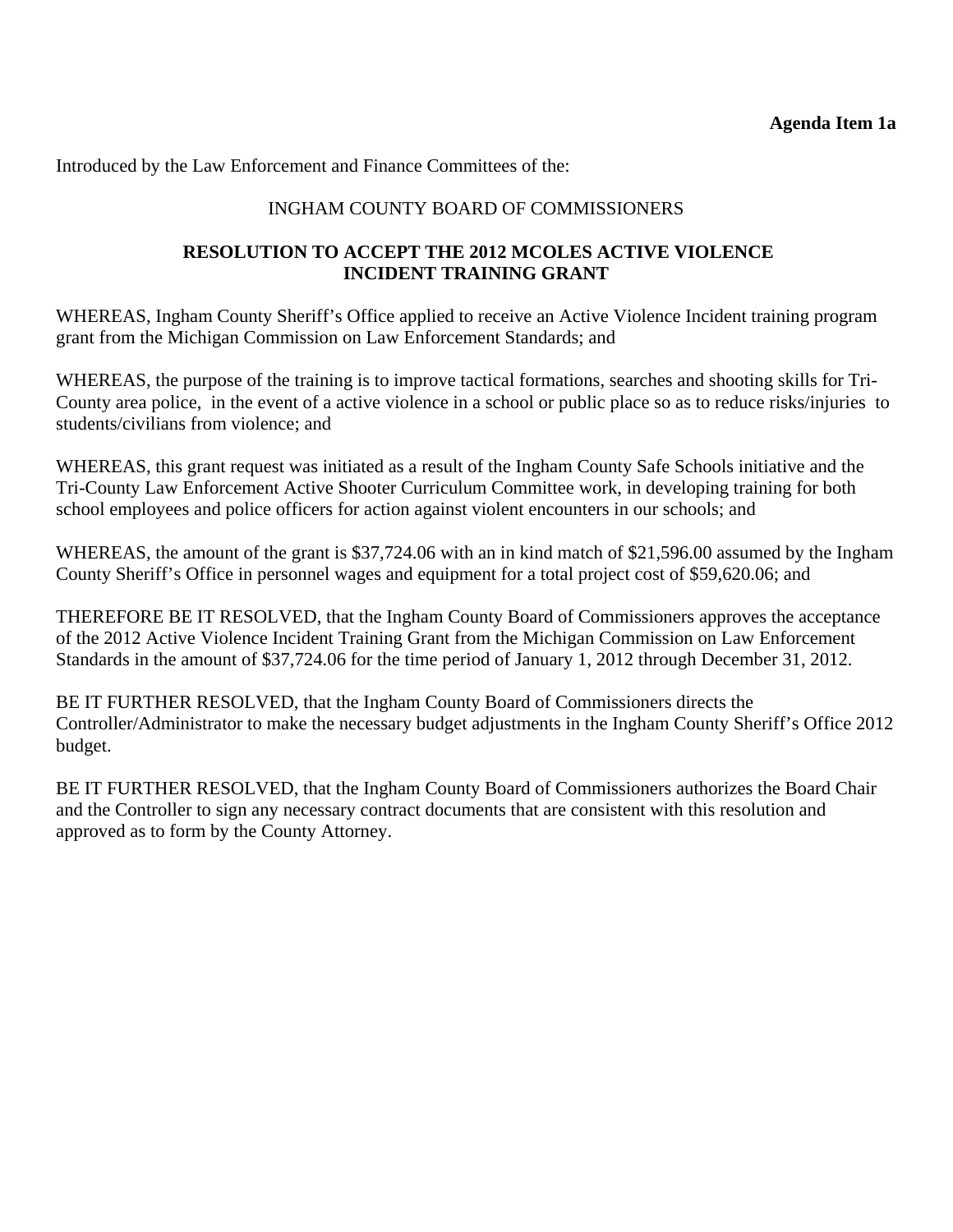#### **Agenda Item 1b**

# **MEMORANDUM**

<span id="page-9-0"></span>

| TO:          | Law Enforcement, Judiciary and Finance Committees |
|--------------|---------------------------------------------------|
| <b>FROM:</b> | Undersheriff Allan Spyke                          |
| DATE:        | January 3, 2012                                   |
| RE:          | <b>Government Payment Services</b>                |

Attached is a request for resolution by the Ingham County Board of Commissioners to authorize a new contract with Government Payment Services Inc. (GPS). In 2001, Ingham County entered into a contract with GPS (Resolution #01-39) to allow for the Correctional Facility to use GPS to help facilitate credit card payments for interim cash bonds/bails, fines and costs. The Ingham County Courts soon after began utilizing GPS as a payment system for the Courts as well.

In 2007, an extension of the contract between Ingham County and GPS was extended until May, 2012. The Sheriff's Office is rarely utilizing GPS in the Correctional Facility due to having kiosk services in the jail which accept credit cards however, the Courts still use GPS and desire to continue that relationship.

GPS now offers credit card readers for patrol cars so that law enforcement officers may accept credit cards for payment on the streets for interim cash bonds, fines and costs on the road which will eliminate the need to arrest and transport a person to jail. These card reader devices are offered at no additional expense to Ingham County.

A demonstration of these devices was provided in November, 2011. The demo was attended by MIS staff and no concerns were noted for operability issues with the in-car computers. The Purchasing Director has recommended that since the contract has been in existence for ten years, that this matter should have a new resolution passed rather than simply an extension.

The Sheriff's Office and the Court's have reported good experiences with GPS and would like to continue our vendor relationship with GPS.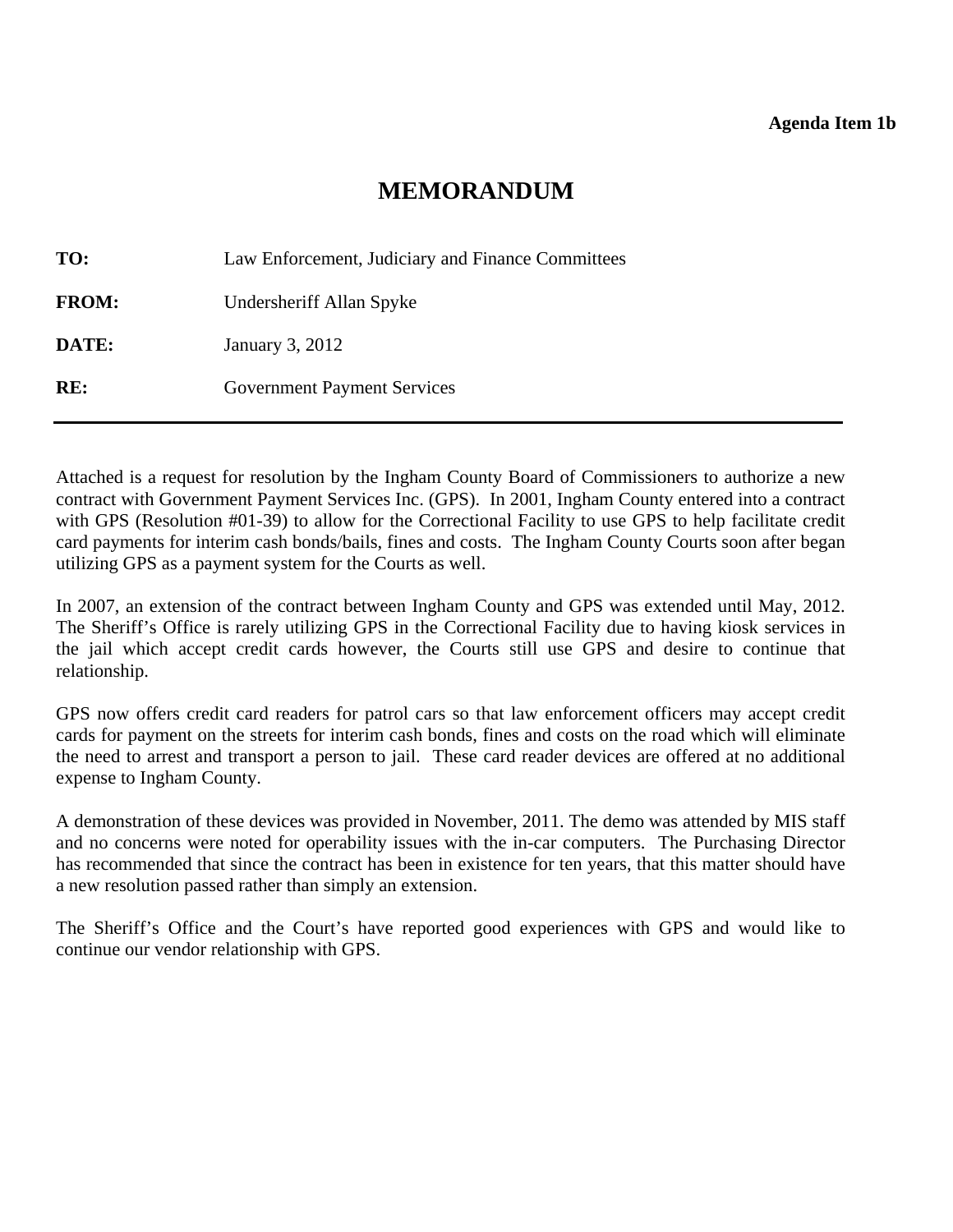# INGHAM COUNTY BOARD OF COMMISSIONERS

### **RESOLUTION AUTHORIZING ENTERING INTO A CONTRACT WITH GOVERNMENT PAYMENT SERVICES, INC. FOR USING CREDIT CARDS TO PAY COUNTY FEES AT THE INGHAM COUNTY SHERIFF'S OFFICE, INGHAM PROBATE COURT, INGHAM COUNTY**  FRIEND OF THE COURT, FAMILY DIVISION OF THE 30<sup>TH</sup> JUDICIAL COURT AND THE **30TH JUDICIAL COURT – GENERAL TRIAL DIVISION**

WHEREAS, the Sheriff's Office has a desire to enhance our abilities to accept credit cards for the payment of interim cash bonds/bails, fines and costs from persons on roadways by Law Enforcement Officers; and

WHEREAS, a contractual arrangement has been in place since 2001 for County agencies to utilize Government Payment Services, Inc.(G.P.S.), a provider for payments to government entities, that enable consumers to use their credit card to pay any government fee; and

WHEREAS, the Purchasing Department is recommending that a contract be renewed and extended between the County of Ingham and G.P.S.; and

WHEREAS, there will be no cost, liability, or risk incurred as a result of the implementation of this service from G.P.S.; and

WHEREAS, there are other Departments of the County, including the Probate Court , Family Division of the 30<sup>th</sup> Circuit Court-, Friend of the Court - 30<sup>th</sup> Judicial Circuit Court, and the 30<sup>th</sup> Judicial Circuit-General Trial Division District which utilize the services of G.P.S.

THEREFORE BE IT RESOLVED, that the Ingham County Board of Commissioners authorizes extending the current contract with Government Payment Services, Inc. for a period of five years, June 1, 2012 though May 31, 2017, with an option for a two year renewal.

BE IT FURTHER RESOLVED, that the Ingham County Board of Commissioners authorize other Departments of the County to utilize those services offered by G.P.S.

BE IT FURTHER RESOLVED, that the Ingham County Board of Commissioners authorizes the Board Chair and the County Clerk to sign any necessary contract documents that are consistent with this resolution and approved as to form by the County Attorney.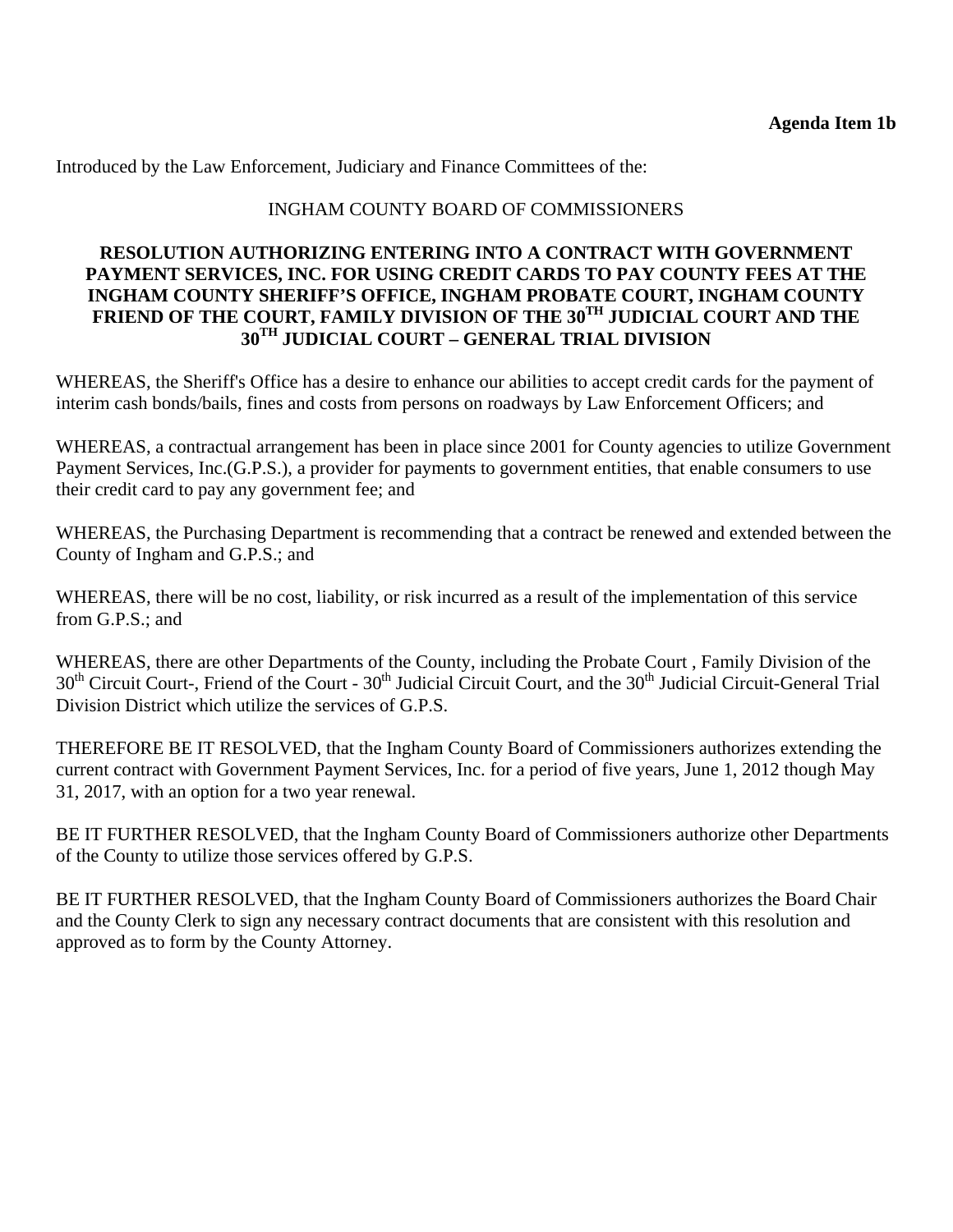#### **Agenda Item 1c**

<span id="page-11-0"></span>

| TO: | Law Enforcement and Finance Committees |
|-----|----------------------------------------|
|     |                                        |

FROM: Allan C. Spyke, Undersheriff

**DATE:** January 5, 2012

**RE:** Resolution to extend and amend the contract with Michigan Department of Corrections for prisoner bed rental.

The Ingham County Sheriff's Office has been in continuing conversation with the Michigan Department of Corrections regarding bed rental at the Ingham County Jail. The Michigan Department of Corrections wishes to house female prisoners, as part of the IDRP program at the Ingham County Jail. However the number of females they request to be housed would not meet the 64 beds presently available with the closed Post. Therefore, the best solution is to reconfigure the 190 beds the Michigan Department Correction presently utilizes, with 30 of those beds being utilized for females. Presently Post 5 is used to houses female prisoners, a study of the usage on Post 5 over the past year indicates housing 30 females for the Michigan Department of Corrections will not cause an overcrowding on the Post.

Michigan Department of Corrections is also interested in renting those beds that may be available when the Ingham County Jail is not at capacity. For lack of a better term, we will call those flex beds. In our discussion with the Michigan Department of Corrections it is understood that should the jail reach its capacity, flex beds would not be available and the Michigan Department of Corrections inmates in those flex beds would have 48 hours to be vacated. It is our intent to add this language into the amended contract, along with language specifying a minimum bed usage, in essence we would like the contract will reflect Michigan Department of Corrections will maintain and pay for a minimum of 95% bed utilization.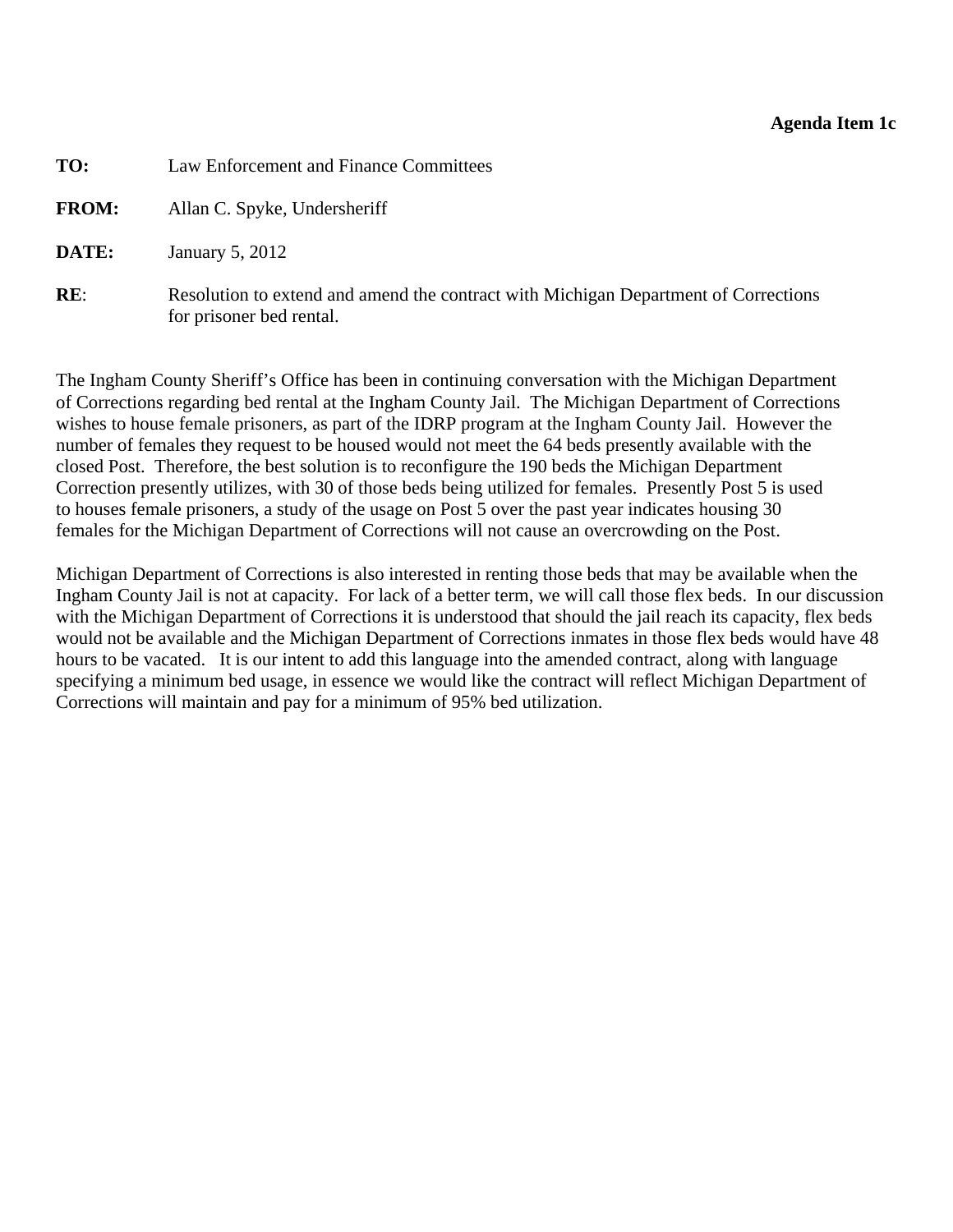# INGHAM COUNTY BOARD OF COMMISSIONERS

# **RESOLUTION TO AUTHORIZE THE INGHAM COUNTY SHERIFF'S OFFICE TO AMEND AND EXTEND A CONTRACT WITH MICHIGAN DEPARTMENT OF CORRECTIONS TO RENT 190 BEDS TO THE MICHIGAN DEPARTMENT OF CORRECTIONS**

WHEREAS, the Ingham County Board of Commissioners has established a design rated capacity of 601 beds which includes 408 County beds and 193 contractual beds; and

WHEREAS, the funds received by the County for leasing these contractual beds is used to reduce the general cost of operating the jail; and

WHEREAS, the Ingham County Board of Commissioners has approved the existing contract from October 1, 2010 through September 30, 2012; and

WHEREAS, the Ingham County Sheriff's Office has negotiated a two year extension of the agreement with the Michigan Department of Correction to continue to rent 190 beds at a cost of \$36.00 per day, per bed through September 30, 2014; and

WHEREAS, the Ingham County Sheriff's Office and the Michigan Department of Corrections wish to modify the contract to include 30 female beds as part of the 190 contractual beds and an option for 30 additional flex beds if the daily jail capacity will allow; and

WHEREAS, the revenue received from the renting of 190 beds is anticipated in the 2012 budget.

THEREFORE BE IT RESOLVED, the Ingham County Board of Commissioners authorizes Ingham County and the Ingham County Sheriff's Office to extend and amend the contract with the Michigan Department of Correction to rent 190 beds at a cost of \$36.00 dollars per day, per bed effective February 1, 2012 through September 30, 2014.

BE IT FURTHER RESOLVED, that the Ingham County Board of Commissioners authorizes Ingham County and the Ingham County Sheriff's Office to amend the contract with the Michigan Department of Correction to rent up to a additional 30 flex beds subject to the availability of these beds from the 408 local capacity at a cost of \$36.00 dollars per day, per bed effective February 1, 2012 through September 30, 2014.

BE IT FURTHER RESOLVED, that the Ingham County Board of Commissioners directs the Controller/Administrator to make the necessary budget adjustments in the Ingham County Sheriff's Office 2012, 2013, and 2014 budgets.

BE IT FURTHER RESOLVED, the Ingham County Board of Commissioners authorizes the Board Chair and County Clerk to sign any necessary agreements approved as to form by the County Attorney consistent with this resolution.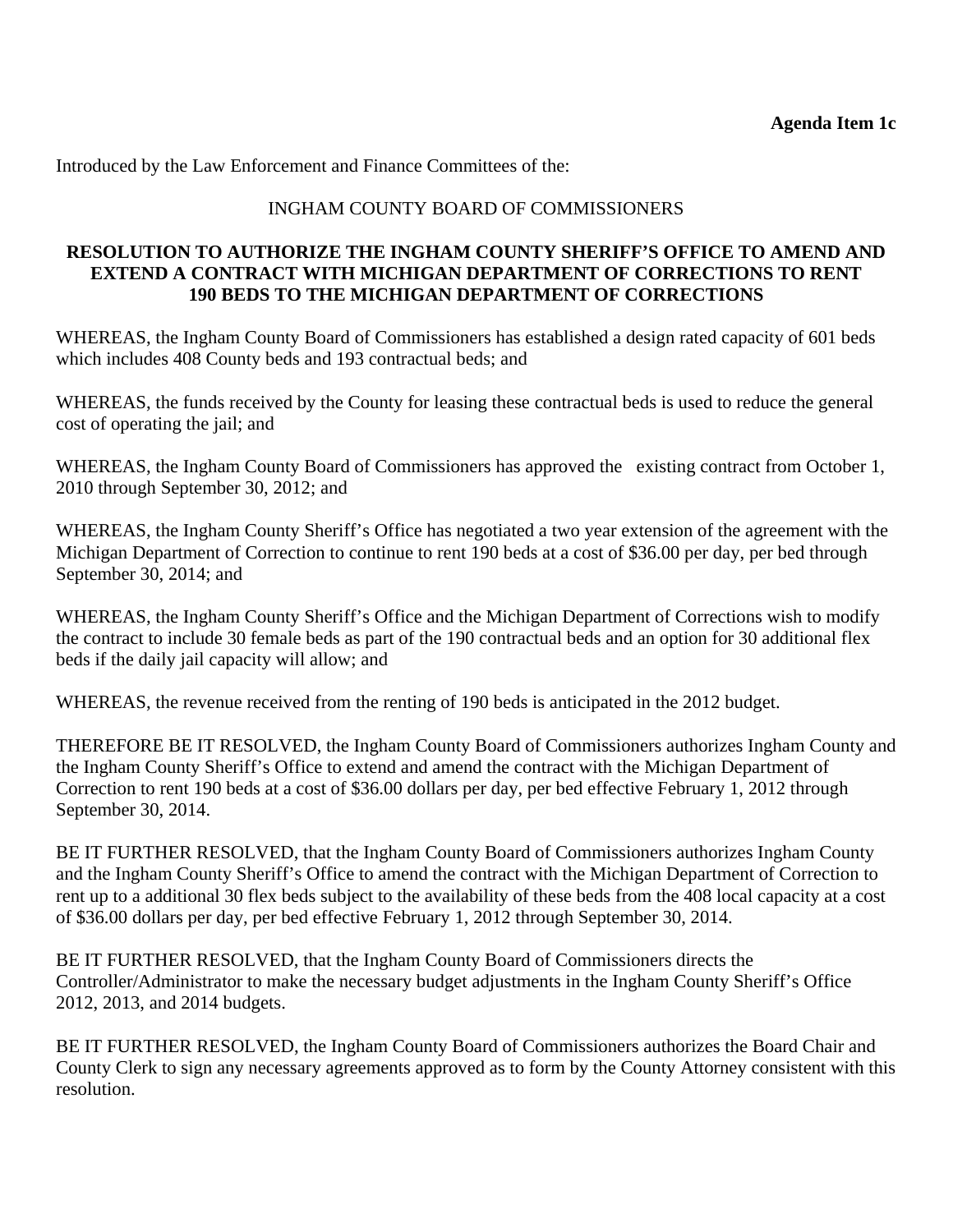# **Agenda Item 2**

<span id="page-13-0"></span>

| TO:   | Law Enforcement Committee<br><b>Finance Committee</b>                                                                                               |
|-------|-----------------------------------------------------------------------------------------------------------------------------------------------------|
| FROM: | Sergeant Robert Ott, Ingham County Office of Homeland Security & Emergency<br>Management                                                            |
| DATE: | January 6, 2012                                                                                                                                     |
| RE:   | RESOLUTION AUTHORIZING THE DONATION OF USED SURPLUS DRY-<br>ERASE BOARDS TO CHILDREN AND HORSES UNITED IN MOVEMENT<br>(C.H.U.M.) THERAPEUTIC RIDING |

We propose to donate (5) dry erase boards, that are no longer useable, to Children and Horses United in Movement (CHUM), a non-profit organization that assists handicapped children. CHUM is located in Dansville and assists local children.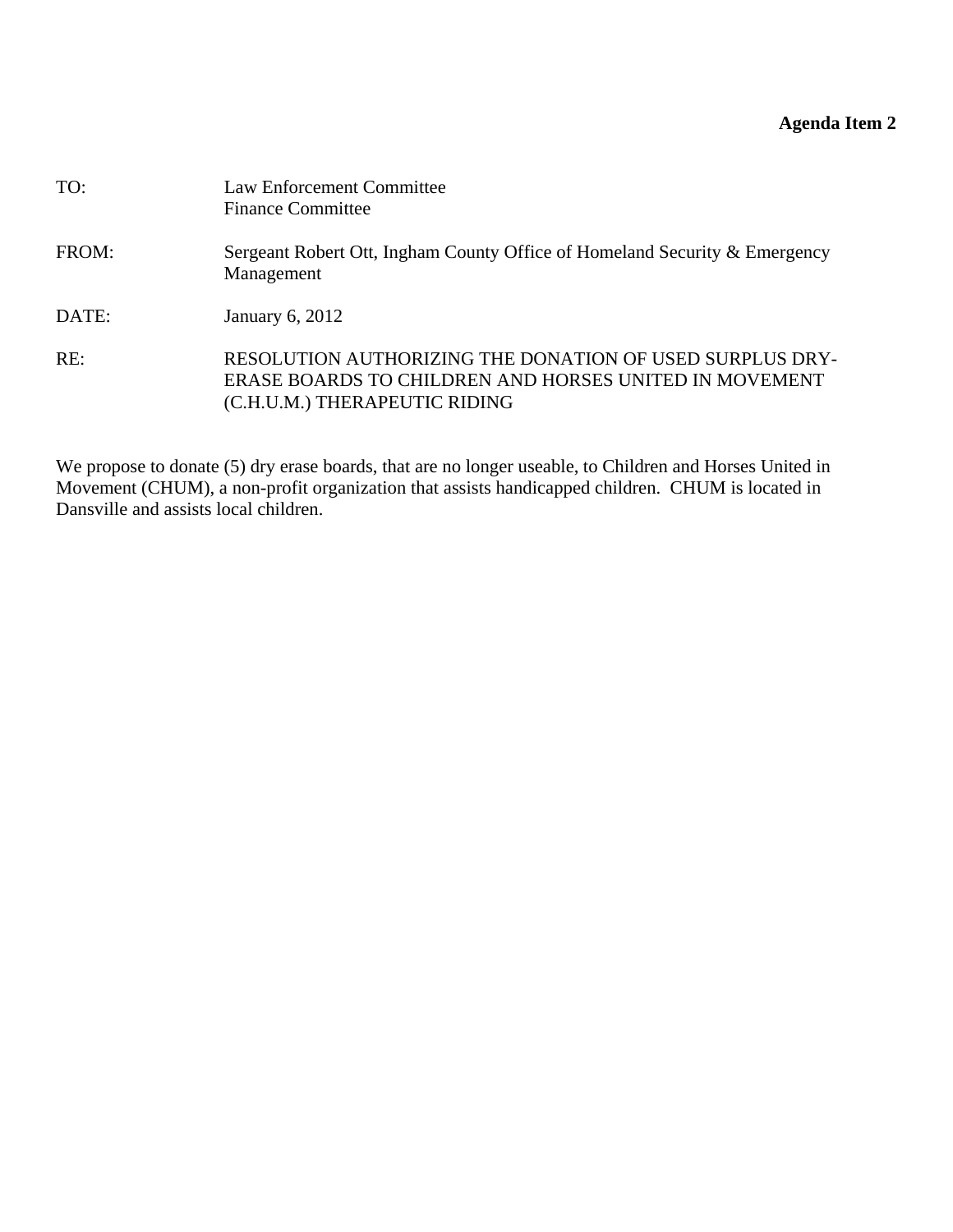# INGHAM COUNTY BOARD OF COMMISSIONERS

# **RESOLUTION AUTHORIZING THE DONATION OF USED SURPLUS DRY-ERASE BOARDS TO CHILDREN AND HORSES UNITED IN MOVEMENT (C.H.U.M.) THERAPEUTIC RIDING**

WHEREAS, Ingham County has periodic need to dispose of surplus equipment; and

WHEREAS, the Children and Horses United in Movement or C.H.U.M. Therapeutic Riding Inc., is a non-profit 501 c 3 organization based in Dansville, Michigan that offers the opportunity to share the world of horses with individuals with and without disabilities of all ages; and

WHEREAS, the C.H.U.M. Therapeutic Riding Inc., is a NARHA premier accredited center whose services are founded on their standards and guidelines; and

WHEREAS, C.H.U.M. Therapeutic Riding Inc. is willing to enter into an agreement with Ingham County for the use of surplus county equipment to assist children with disabilities in Ingham County; and

WHEREAS, the Board of Commissioners has determined that this is an appropriate use of surplus equipment.

THEREFORE BE IT RESOLVED, that the Board of Commissioners authorizes an agreement with C.H.U.M. for the purpose of obtaining five used surplus Dry-Erase boards in return for providing Therapeutic Riding services to Ingham County residents from February 1, 2012 through December 31, 2012.

BE IT FURTHER RESOLVED, that the Chairperson of the Ingham County Board of Commissioners and the County Clerk are authorized to sign any contract documents consistent with this resolution and approved as to form by the County Attorney.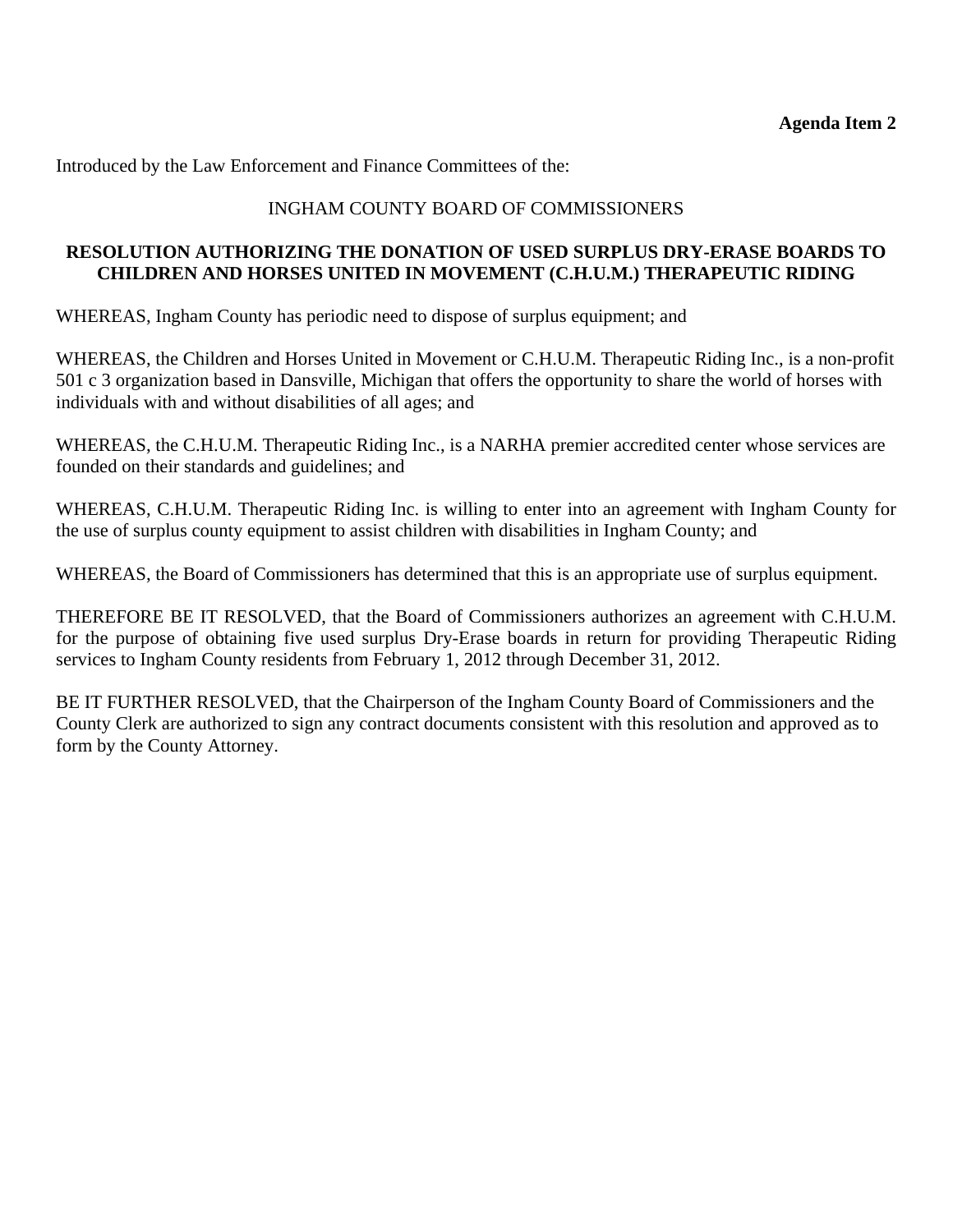### **Agenda Item 3**

# *Ingham County Management Information Services*

**Tom Shewchuk, Director - Email: tshewchuk@ingham.org**

<span id="page-15-0"></span>

|     | To: Board of Commissioners                                         |
|-----|--------------------------------------------------------------------|
|     | From: Tom Shewchuk                                                 |
|     | CC: John Neilsen                                                   |
|     | Date: January 5, 2012                                              |
| Re: | Resolution – OPTEMAN connection for the new Ingham County 911 PSAP |

Dear Commissioners,

The new 911 PSAP will require a backup connection to the Ingham County Network in the case of a failure of our primary network connection. In 2011, Ingham County installed 2 backup T-1 connections to the City of Lansing PSAP when they converted to Vision CAD with the intention of moving these connections for the new PSAP. By way of this resolution I am seeking authorization to transition these connections from the City of Lansing to the new PSAP in time for go-live.

Currently, Ingham County pays \$808.00 per month for two T-1 circuits to the City of Lansing at a total 3-year cost of 29,088.00. The cost of the new OPTEMAN connection will be \$725.00 per month plus an entrance facilities fee of \$5,128.75, or a 3-year cost of \$31,228.75. When the new OPTEMAN circuit is installed a new 3-year agreement will begin.

The above are State of Michigan co-operative contracts and the new OPTEMAN connection will be amended to an existing AT&T contract.

Thank you in advanced for your consideration. Please feel free to contact me if you have any questions. Sincerely,

Tom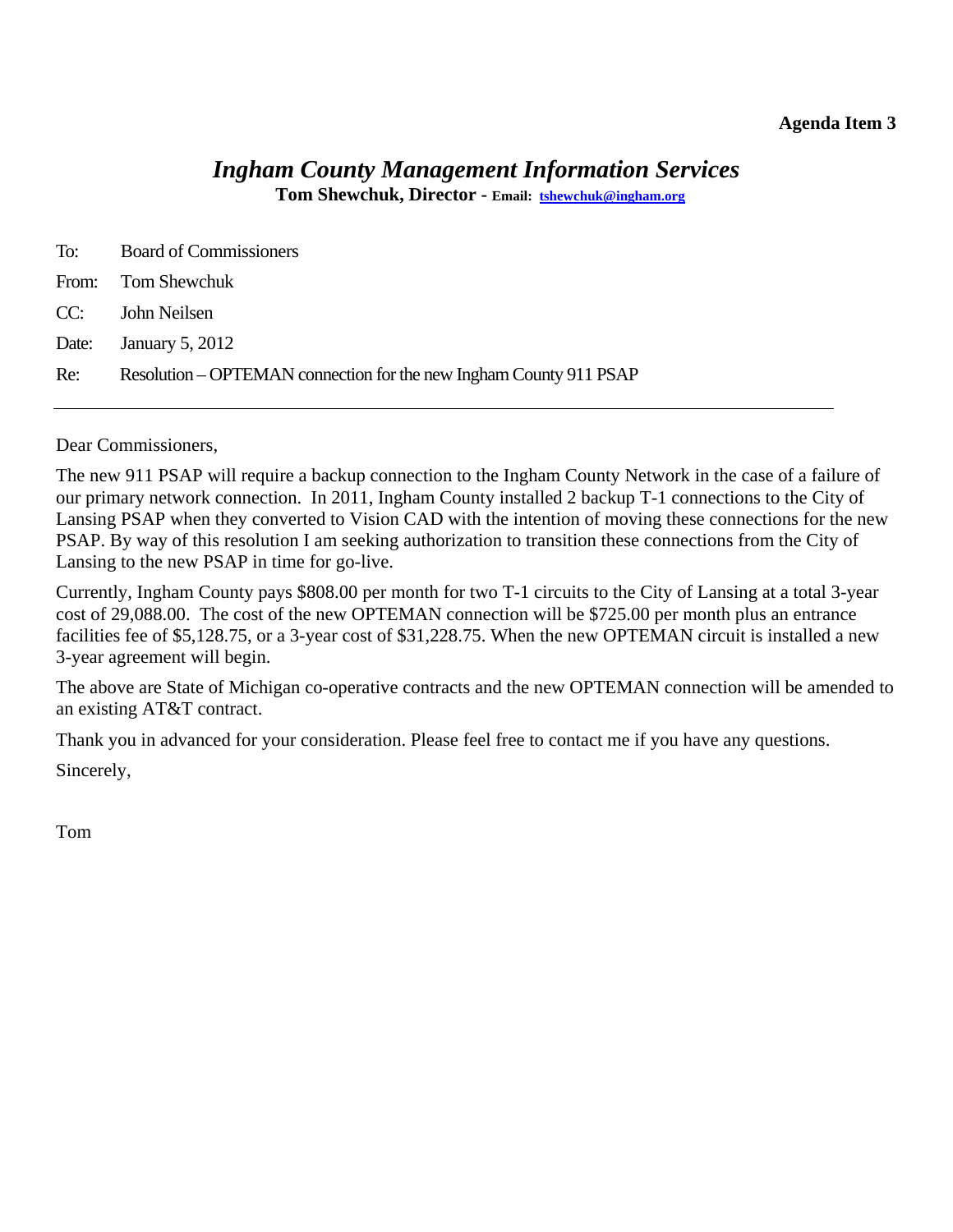# INGHAM COUNTY BOARD OF COMMISSIONERS

# **RESOLUTION TO APPROVE ENTERING INTO A 3-YEAR AGREEMENT WITH AT&T FOR THE PURCHASE OF AN OPTEMAN CIRCUIT FOR THE INGHAM COUNTY 911 PSAP**

WHEREAS, the new Ingham County 911 PSAP will require a backup connection to the Ingham County network in the case of a primary network failure; and

WHEREAS, in 2011 Ingham County purchased two T-1 circuits as backup connection to the City of Lansing PSAP when they converted to the new CAD system with the intention of moving these connections to the new PSAP; and

WHEREAS, the cost of the two T-1 circuits for 3-years was \$29,088.00; and

WHEREAS, the two T-1 circuits approved by resolution 11-290 will be terminated and converted and amended to our existing OPTEMAN AT&T contract (2003-1118-0951); and

WHEREAS, the new 3-year agreement cost is \$725.00 per month and a one-time entrance facilities cost of \$5,128.75 for a total 3-year cost of \$31,228.75; and

WHEREAS, MIS is recommending the existing T-1's be moved and converted to an OPTEMAN connection to the new 911 PSAP from the State of Michigan MiDeal government co-operative Contract (#2003-1118-0951) for a period of 3-years for a total cost of \$31,228.75.

THEREFORE BE IT RESOLVED, that the Board of Commissioners do hereby authorize entering into a 3-year agreement with AT&T for the purchase of an OPTEMAN connection for the new 911 PSAP in the amount of \$31,228.75.

BE IT FURTHER RESOLVED, that the total cost will be paid out of the 911 Emergency Telephone Dispatch Services - 911 Fund for Management and System Improvements.

BE IT FURTHER RESOLVED, that the Controller/Administrator is authorized to make any necessary budget adjustments.

BE IT FURTHER RESOLVED, that the Chairperson of the Ingham County Board of Commissioners and the County Clerk are authorized to sign any contract/purchase order documents consistent with this resolution and approved as to form by the County Attorney.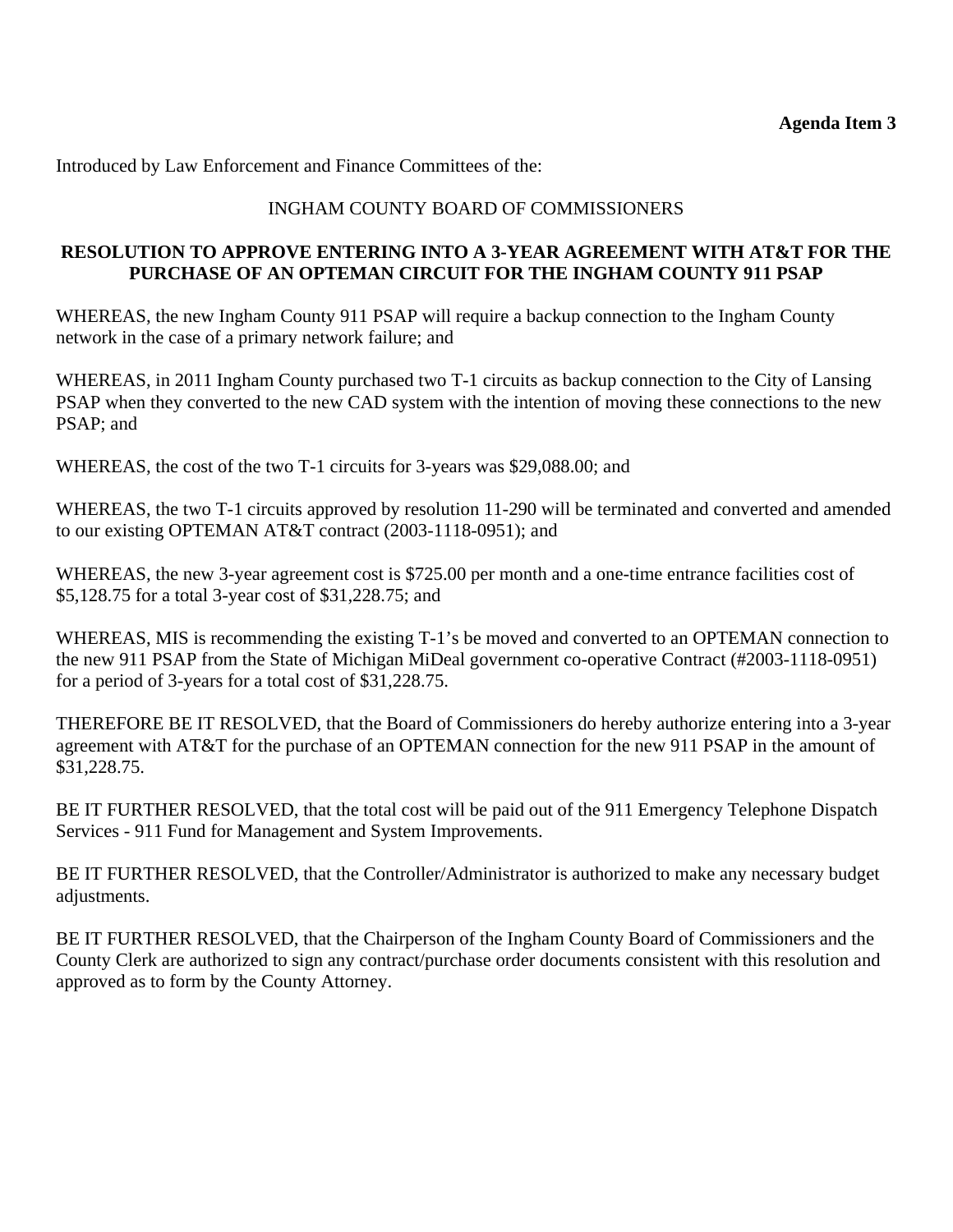<span id="page-17-0"></span>

| TO:   | LE Committee<br><b>Finance Committee</b>                                                                                                                 |
|-------|----------------------------------------------------------------------------------------------------------------------------------------------------------|
| FROM: | John Neilsen, Deputy Controller                                                                                                                          |
| DATE: | <b>January 6, 2012</b>                                                                                                                                   |
| RE:   | Resolution Authorizing the Extension of the HVAC Maintenance Contract<br>for the Tower Sites of the Public Safety Wireless Voice Communication<br>System |

Commissioners:

This resolution will authorize the renewal of the John E. Green Co. HVAC Preventive Maintenance Contract for the Tower Sites of the Ingham County Public Safety Radio Communications System from January 1, 2012 through December 31, 2013.

After an RFP process, the vendor was chosen three years ago to have this three year contract for this preventative HVAC Maintenance contract with John E. Green Co. for the Tower Sites of the Ingham County Public Safety Radio Communications System with the option for a two year renewal.

The contract amounts are as follows:

January 1, 2012 through December 31, 2012 for \$8,511 (1 % increase) January 1, 2013 through December 31, 2013 for \$8,596 (1 % increase) Total two year cost of \$17,107

The following hourly emergency contract rates from the 2011 contract are continued as follows:

January 1, 2012 through December 31, 2013, \$88.92 per hour emergency rates during regular business hours.

January 1, 2012 through December 31, 2013, \$138.38 per hour emergency rates after regular business hours and during weekends and holidays.

We have been happy with their level of service and are recommending that the Board of Commissioners approve this resolution to exercise the 2 year renewal option.